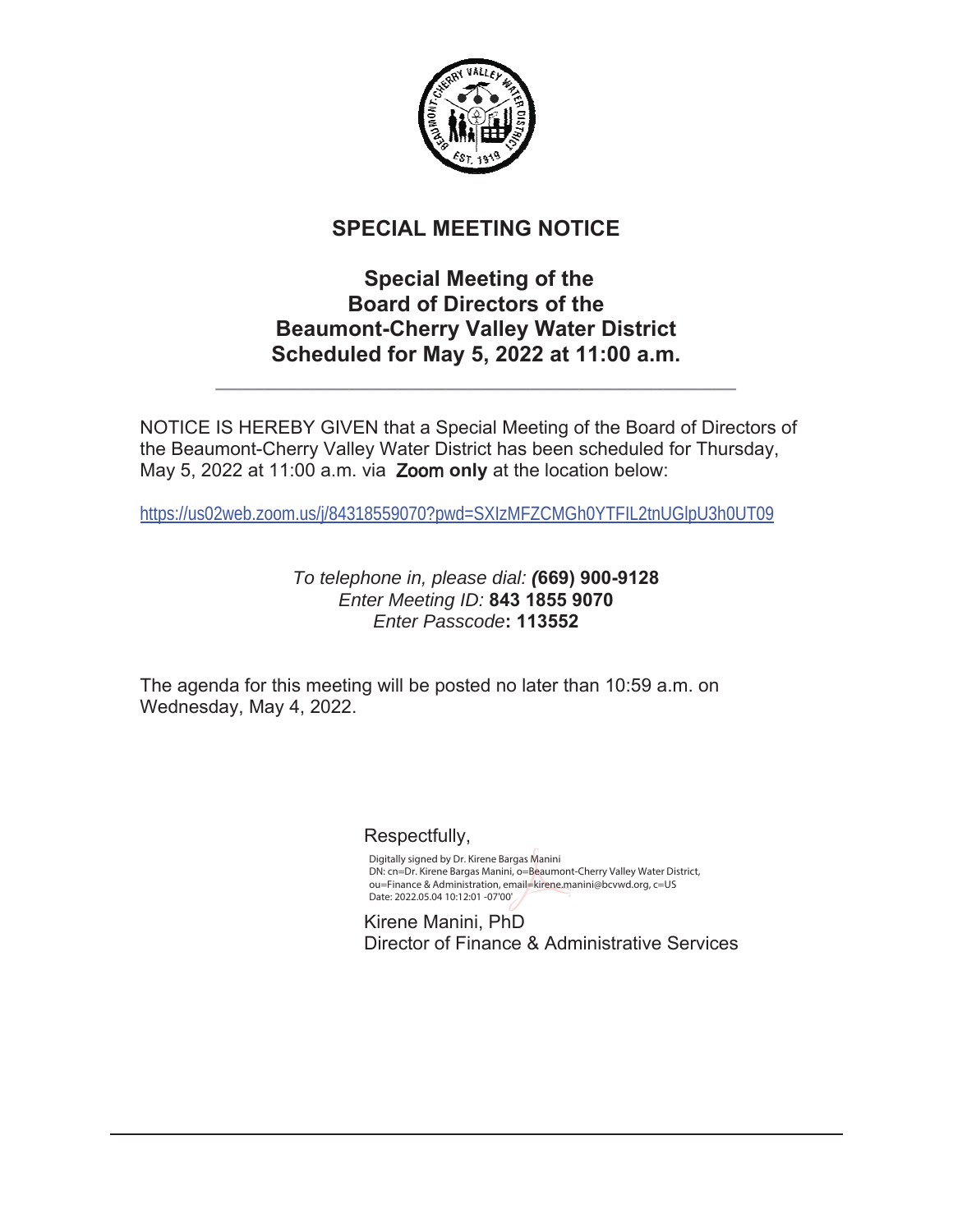

 **BEAUMONT-CHERRY VALLEY WATER DISTRICT**  560 Magnolia Avenue, Beaumont, CA 92223

### **SPECIAL MEETING OF THE BOARD OF DIRECTORS NOTICE AND AGENDA**

*This meeting is hereby noticed pursuant to California Government Code Section 54950 et. seq. and under the provisions of Assembly Bill 361 and BCVWD Resolution 2022-04* 

## **Thursday, May 5, 2022 – 11:00 a.m. 560 Magnolia Avenue, Beaumont, CA 92223**

### **TELECONFERENCE NOTICE**

*The BCVWD Board of Directors will attend via Zoom Video Conference only*

 *To access the Zoom conference, use the link below:*  https://us02web.zoom.us/j/84318559070?pwd=SXIzMFZCMGh0YTFIL2tnUGlpU3h0UT09

> *To telephone in, please dial: (***669) 900-9128**  *Enter Meeting ID:* **843 1855 9070**   *Enter Passcode***: 113552**

*For Public Comment, use the "Raise Hand" feature if on the video call when prompted, if dialing in, please dial \*9 to "Raise Hand" when prompted* 

*Meeting materials are available on the BCVWD's website:* 

### **BCVWD SPECIAL MEETING – MAY 5, 2022**

https://bcvwd.org/document-category/regular-board-agendas/

**Call to Order: President Williams** 

**Roll Call** 

**Teleconference Verification** 

**Public Comment** 

**PUBLIC COMMENT: RAISE HAND OR PRESS \*9 to request to speak when prompted** At this time, any person may address the Board of Directors on matters within its jurisdiction. However, state law prohibits the Board from discussing or taking action on any item not listed on the agenda. Any non-agenda matters that require action will be referred to Staff for a report and possible action at a subsequent meeting. **Please limit your comments to three minutes.** Sharing or passing time to another speaker is not permitted.